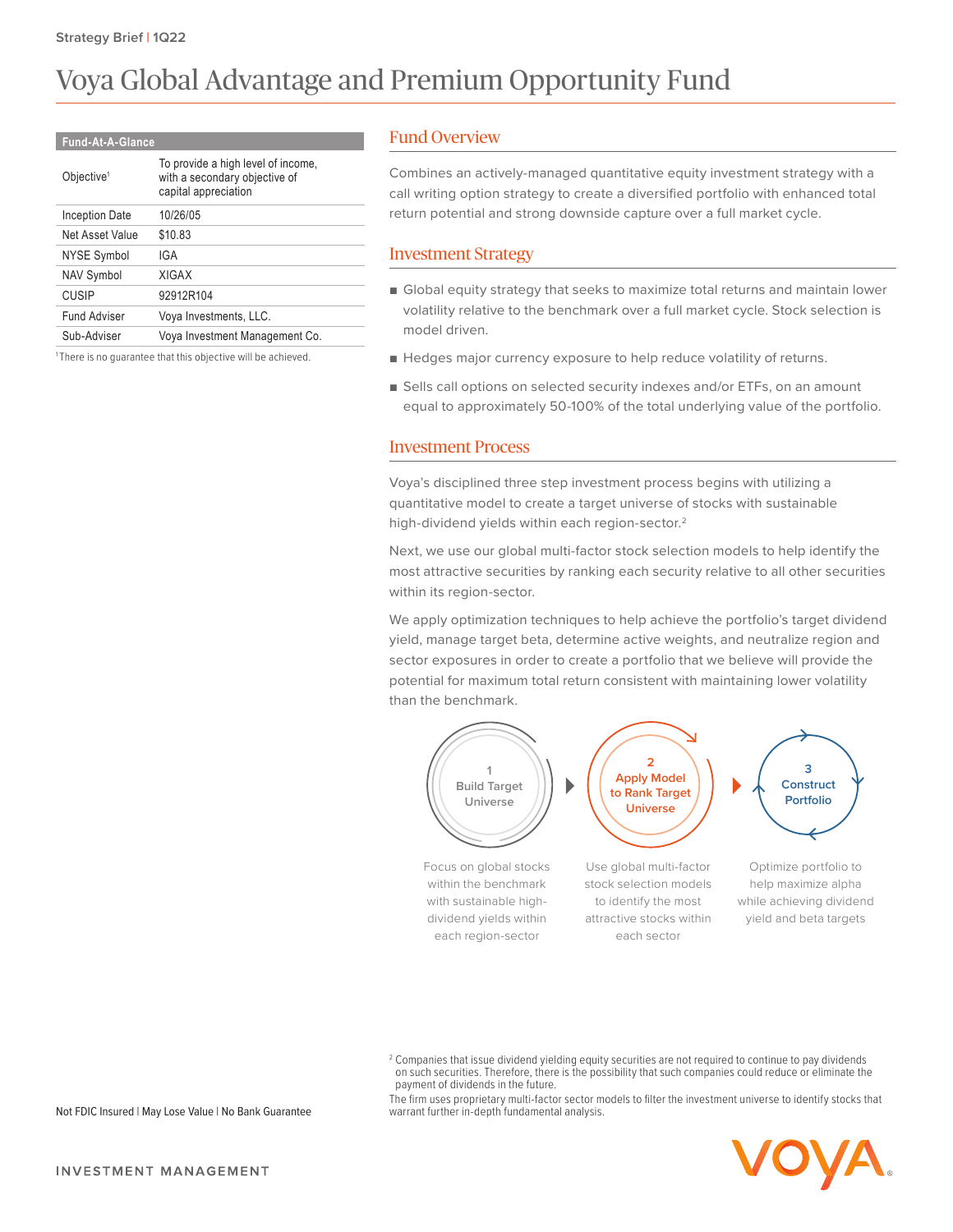#### **Performance**



#### Investment Commentary

#### **Performance**

For the quarter, the Voya Global Advantage and Premium Opportunity Fund (the "Fund") provided a total return of -0.82% on a net asset value (NAV) basis, and a total return of -6.65% on a market price basis. For the same period, the Fund's reference index, the MSCI World Value index, returned -0.65%.

#### Equity Portfolio

For the quarterly reporting period, the equity sleeve of the Fund underperformed its reference index. Underperformance in the Fund was primarily driven by the core model, and in particular negative returns in the operations signal. Smaller market capitalization and industry exposure also detracted. The lower beta and higher dividend yield both contributed.

On the regional level, stock selection in Europe and the Asia Pacific Ex Japan regions detracted from returns.

Stock selection in the industrials, materials and energy sectors detracted from results. At the individual stock level, the underweight positions in Exxon Mobil Corporation and Chevron Corporation, as well as not owning Berkshire Hathaway Inc. detracted from results.

Conversely, stock selection was strongest in the communication services, utilities and consumer discretionary sectors. At the individual stock level, not owning Home Depot, Inc. and JPMorgan Chase & Co., as well as an overweight to Coterra Energy Inc. contributed the most to results.

## Option Portfolio

For the period, the Fund's covered call strategy had a positive impact on relative returns. The Fund implemented this strategy by typically writing call options on regional indices, the selection and allocation of which result from an optimization intended to track the reference

index of the portfolio closely. The strike prices of the options written were typically out of the money or near the money with expiration dates around six weeks at inception.

The Fund's covered call strategy seeks to generate premiums and retain some potential for upside appreciation. This strategy added to returns during the period as the negative performance of the equity markets resulted in gains on the short call options.

#### Outlook and Current Strategy

The world and markets continuously change, but over the first four months of 2022 we have seen remarkable shifts in the landscape and asset prices. Russia's invasion of Ukraine caught many off guard. Beyond the hardships and terror imposed on its victims, this war has cast a dark shadow of uncertainty over Europe and worsened already-existing economic risks.

These conditions have been unfavorable for most financial assets. In the United States, equity market outflows have been heavy as investors look toward rate hikes to come. Overseas equities geographically or economically exposed to the Ukraine war have struggled. Europe is struggling particularly with the impacts of higher energy prices as Russian oil and gas deliveries dwindle. Covid outbreaks continue to confront China, and lockdowns there continue to disrupt supply chains and thus global economic recovery.

## Holdings Detail

Companies mentioned in this report – percentage of Fund investments, as of 03/31/22: Exxon Mobil Corporation 0%, Chevron Corporation 1.03%, Berkshire Hathaway Inc. 0%, Home Depot, Inc. 0%, JPMorgan Chase & Co. 0% and Coterra Energy Inc. 0.65%; 0% indicates that the security is no longer in the portfolio. Portfolio holdings are subject to change daily.

Past performance is no guarantee of future results. The performance quoted represents past performance. Investment return and principal value of an investment will **fluctuate, and shares, when redeemed, may be worth more or less than their original cost. Current performance may be lower or higher than the performance data quoted**. Performance chart does not take into consideration account transaction fees or brokerage commissions.

**Total investment return at market share price** measures the change in the market value of your investment assuming reinvestment of dividends, capital gain distributions and return of capital distributions/allocations, if any, in accordance with the provisions of the Fund's dividend reinvestment plan. Total investment return at market share price is not annualized for periods less than one year. Closed-end funds like the Fund do not continuously offer shares for sale and are not required to buy shares back from investors upon request. Shares of closed-end funds trade on national stock exchanges. Therefore, market share prices are not directly affected by Fund expenses or fees, which ordinarily have the effect of lowering total return.

**Total investment return at net asset value** has been calculated assuming a purchase at net asset value at the beginning of the period and a sale at net asset value at the end of the period; and assumes reinvestment of dividends, capital gain distributions and return of capital distributions/allocations, if any, in accordance with the provisions of the dividend reinvestment plan. Net Asset Value is total assets less total liabilities divided by the number of shares outstanding. Net Asset Value is net of all fund expenses, including operating costs and management fees. Total investment return at net asset value is not annualized for periods less than one year.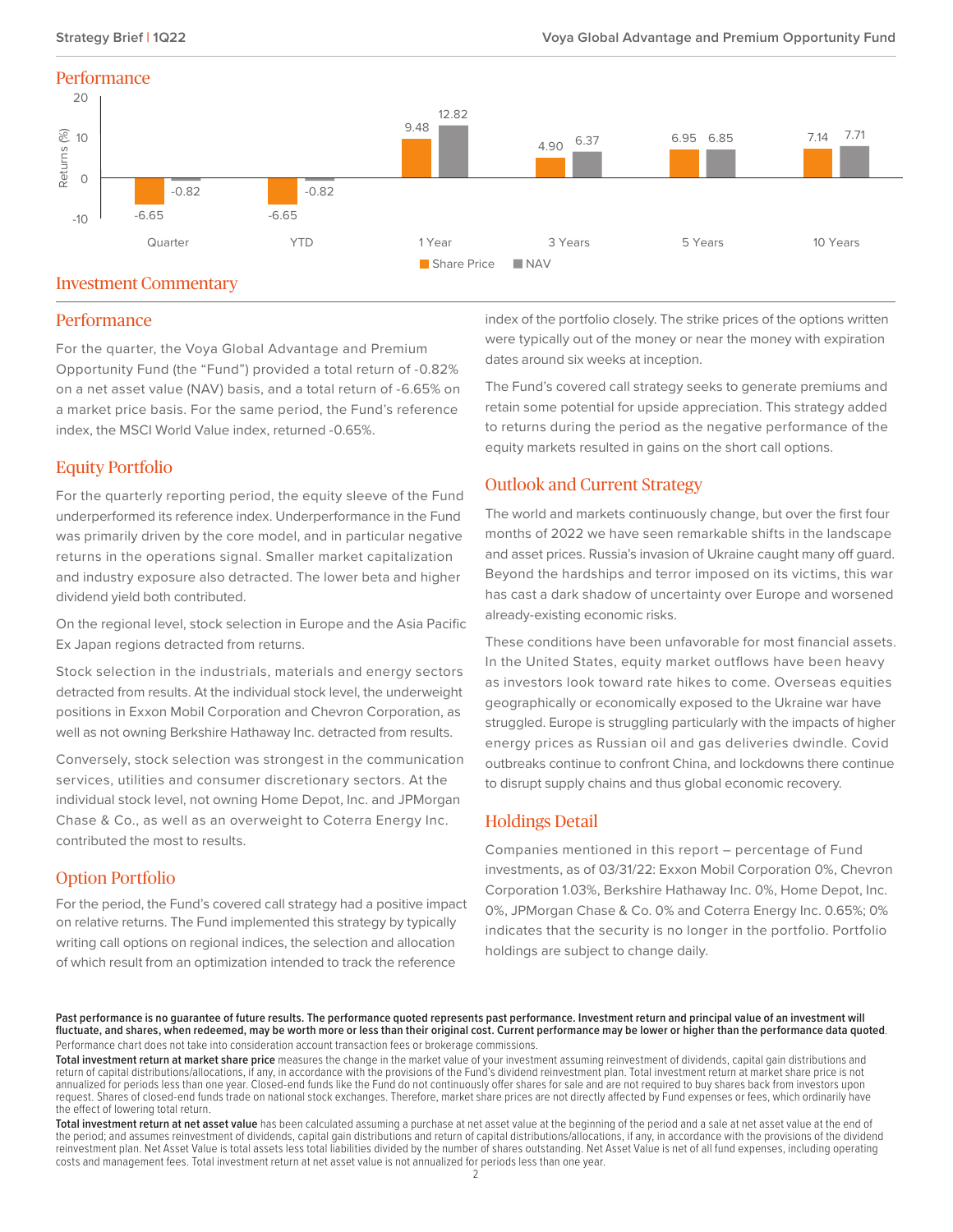## Portfolio Highlights



| <b>Portfolio Statistics</b>        |               |
|------------------------------------|---------------|
| Market Share Price                 | \$9.68        |
| Premium (Discount) to NAV          | $-10.62%$     |
| Average Daily Share Trading Volume | 47.917        |
| <b>Shares Outstanding</b>          | 16,360,527    |
| <b>Total Net Assets</b>            | \$177,255,594 |

| <b>Largest Country Holdings (%)</b> |       |
|-------------------------------------|-------|
| <b>United States</b>                | 66.01 |
| Japan                               | 6.56  |
| Canada                              | 4.90  |
| United Kingdom                      | 4.57  |
| Australia                           | 2.89  |
| France                              | 2.51  |
| Switzerland                         | 2.05  |
| Germany                             | 1.58  |
| Hong Kong                           | 1.53  |
| Italy                               | 1.36  |

#### **Largest Holdings (%)**

| iShares Russell 1000 Value ETF | 2.56 |
|--------------------------------|------|
| Johnson & Johnson              | 2.05 |
| Procter & Gamble Co.           | 1.70 |
| AbbVie, Inc.                   | 1.43 |
| Cisco Systems, Inc.            | 1.32 |
| iShares MSCI EAFE Value Index  | 1.27 |
| Merck & Co., Inc.              | 1.18 |
| Verizon Communications, Inc.   | 1.16 |
| PepsiCo, Inc.                  | 1.13 |
| Pfizer, Inc.                   | 1.13 |
|                                |      |



| <b>Call Option Statistics</b>                       |            |
|-----------------------------------------------------|------------|
| Percent of Portfolio Assets with Call Options       | 48.99%     |
| Type of Call Options                                | Index      |
| Market Calls are Written On                         | <b>OTC</b> |
| Average Call Option Life at Time Written (days)     | 44         |
| Average Call Option Time to Maturity (days)         | 26         |
| Average Call Moneyness <sup>3</sup> at Time Written | <b>ATM</b> |

| Largest Industry Holdings (%) |       |
|-------------------------------|-------|
| Financials                    | 19.85 |
| <b>Health Care</b>            | 15.57 |
| Industrials                   | 11.33 |
| <b>Consumer Staples</b>       | 9.74  |
| Information Technology        | 6.28  |
| <b>Utilities</b>              | 6.14  |
| Energy                        | 6.12  |
| <b>Communication Services</b> | 6.10  |
| <b>Materials</b>              | 5.75  |
| <b>Real Estate</b>            | 4.88  |

Holdings, industry & country weightings subject to change daily.

Please see next page for other important disclosures.

<sup>&</sup>lt;sup>3</sup> "Moneyness" is the term used to describe the relationship between the price of the underlying asset and the option's exercise or strike price. For example, a call (buy) option is considered "in-the-money" when the value of the underlying asset exceeds the strike price. Conversely, a put (sell) option is considered "in-the-money" when its strike price exceeds the value of the underlying asset. Options are characterized for the purpose of Moneyness as "in-the-money" when its strike price exceeds the value of the underlying asset. Options are characterized for the purpose of Moneyness as "in-the-money" ("ITM"), "out-of-the-money" ("OTM") or "at-the-money" ("ATM"), where the underlying asset value equals the strike price.